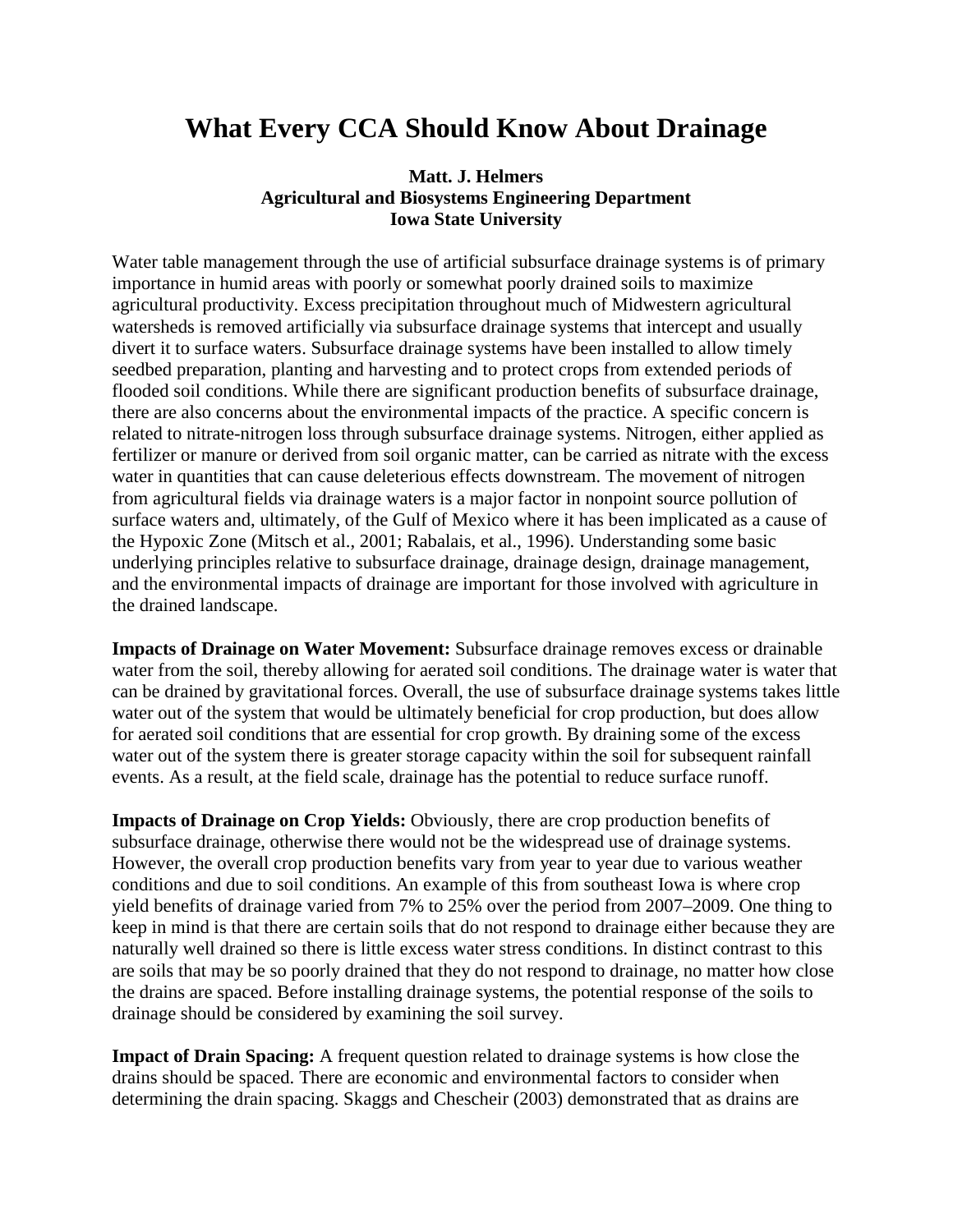spaced closer together, the volume of subsurface drainage increases and, subsequently, the nitrate loss increases. Also, as the drains are spaced closer together, the cost per acre for the drainage system increases. However, as drains are spaced further apart there can be a decrease in crop production, which would have a negative economic impact. So, while taking into account these factors, what spacing should be used? The answer will also depend on soil conditions and the depth of drain placement. Local knowledge and local drainage guides provide useful information on recommended drain spacing. Overall, the closer the drains are spaced, the quicker the water table can be drawn down after a significant rainfall event, which may be very important depending on the time of year and conditions of the crop. If a shallow depth is used, the drains should be spaced closer together to allow for similar rates of water table drawdown after rainfall events. The spacing used should also consider the objective of the installation. If the objective is to minimize excess water stress during very wet years, one would want to install the drains closer together than if the objective is to maximize the long-term return from the investment in drainage. State or regional drainage guides are excellent resources along with local knowledge to estimate reasonable drain spacing.

**Impact of Drainage Outlet Size:** A main factor relative to drainage design is the size the drain pipes themselves. Two factors control drainage. One is how quickly water can get to the drains, which is a function of the soil and how close the drains are to each other. Another factor is the size of the infield pipe and outlet pipe of the drainage system. A term used to size drainage systems is the drainage coefficient, which is the equivalent amount of water from the drainage area that can be removed in a 24-hour period. Modern design standards for row-crop systems call for a drainage coefficient of 3/8–1/2 inch per day for systems where surface intakes are not present. While frequently there is discussion of the recommended drain spacing, often the sizing of the outlet, which also controls drainage rate, is not given much consideration. Frequently the drain size and ,specifically, the outlet is significantly under-sized relative to modern design standards. This usually occurs in areas where the drainage mains were put in decades ago and designed for different cropping systems, which required less drainage. Outlet size may limit the crop production benefits from a well-designed pattern drainage system. For example, based on recent modeling in Iowa, a relative yield increase of 10% might be expected if the outlet had a capacity of 3/8 inch per day rather than 0.2 inch per day.

**Impact of Nitrogen Management on Water Quality:** Often there are statements that high nitrate-nitrogen levels exiting from drainage systems are a result of excess nitrogen application. However, long-term research has shown that even at economic optimum nitrogen application rates, nitrate-nitrogen concentrations can exceed the drinking water standard of 10 ppm. As shown in Figure 1 from long-term monitoring data in Iowa, to have average nitrate-nitrogen levels below 10 ppm from a corn-soybean rotation the nitrogen application rate to corn would need to be below 100 lb-N/acre, which is below the recommended rate for corn following soybeans in Iowa (Lawlor et al., 2008). While the recommended nitrogen application rate will vary from state to state, it is important to recognize that nitrogen application rate does impact nitrate-nitrogen concentrations in tile lines and that, while over application should be avoided,even when appropriate rates are used there can be high levels of nitrate-nitrogen in the drainage water.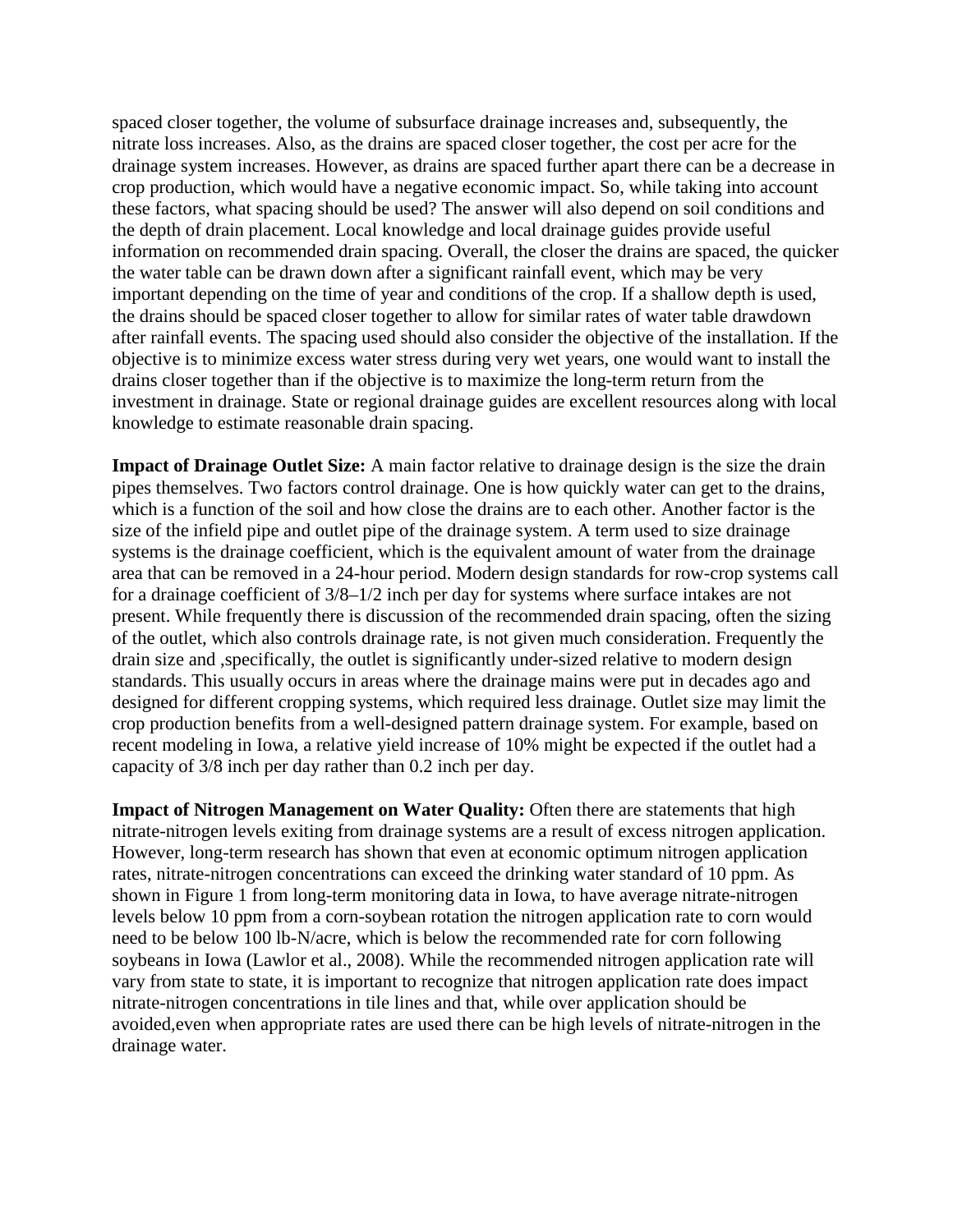

Figure 1. Overall nitrogen application rate effect on nitrate-nitrogen concentration in drainage water from a corn-soybean rotation

**Impact of Landuse of Drainage Water Quality:** The corn-soybean production system has significant periods of the growing season when there is little vegetative growth. This, combined with needs for nitrogen fertilizer for the corn crop, result in a system where there is nitrate in the soil profile during periods when there is little vegetative use, which leads to a loss of nitratenitrogen with drainage water during periods of excess precipitation. So, a question that frequently arises is how land-use changes or presence of perennial vegetation might influence nitrate-nitrogen levels. As shown in Figure 2 from recent monitoring data in Iowa, nitratenitrogen levels below grass-based forage cropping systems are dramatically lower than nitratenitrogen levels from the corn-soybean system. It should be noted that prior to planting the grassforage system in 2005, this area was in a corn-soybean system with recommended fertilization rates. So, within 2–3 years there was a dramatic decline in nitrate-nitrogen concentrations. While a perennial based system would be expected to dramatically reduce nitrate-nitrogen levels, at present, there would be limited economic value for the agricultural products. This is why use of a winter cover crop has potential, since it may provide some of the same benefits of having growing vegetation during periods when the main cash crop is not growing while still allowing for corn-soybean production.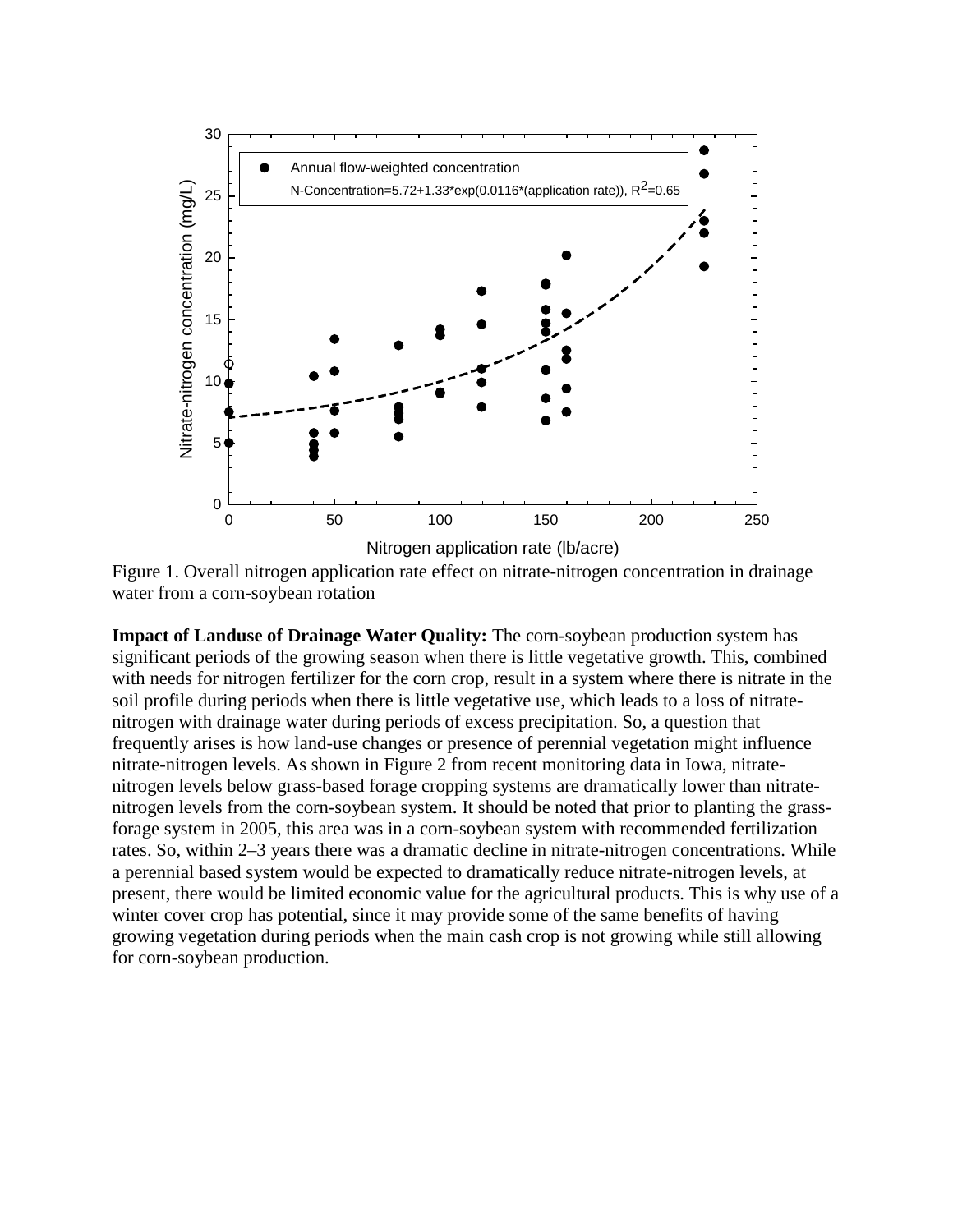

Figure 2. Impact of land use on nitrate-nitrogen concentration in drainage water

## **Design and Management of Drainage Systems for Environmental and Economic Benefits:**

As societal concerns relative to water quality increase, the design and management of drainage systems become increasingly important. As noted above, decreasing drainage spacing increases the volume of subsurface drainage. So, drain spacing should balance the crop production benefits and the potential discharge of water. In many cases, long-term yields can be maintained at high levels with slightly wider drain spacing, which can have positive impacts on reducing drainage volumes and, as a result, nitrate-nitrogen loss. An additional way to reduce drainage volumes would be to reduce the drain spacing and the depth of drainage installation. Recent research is showing that shallower drain placement, even when spaced closer together can reduce the outflow of drainage water by on the order of 25%. Another technology that can be used to reduce drainage volume and potentially increase crop yield is drainage water management, commonly referred to as controlled drainage. This technology employs a control structure at the outlet of the drainage system, which can be used to manage the water table within the crop field. This system can be used to manage the water table during the growing and fallow season but allows for normal drainage functioning during the planting and harvest season. Additional information on this technology can be found in Frankenberger et al. (2006). Not only can this technology reduce the volume of subsurface drainage, but since water is being stored within the soil profile during certain times of the year there also is the potential for crop production benefits.

**Methods for Reducing Nitrate Concentrations from Drained Lands:** Within the growing concern about nitrate-nitrogen levels, there are frequent questions about how we can reduce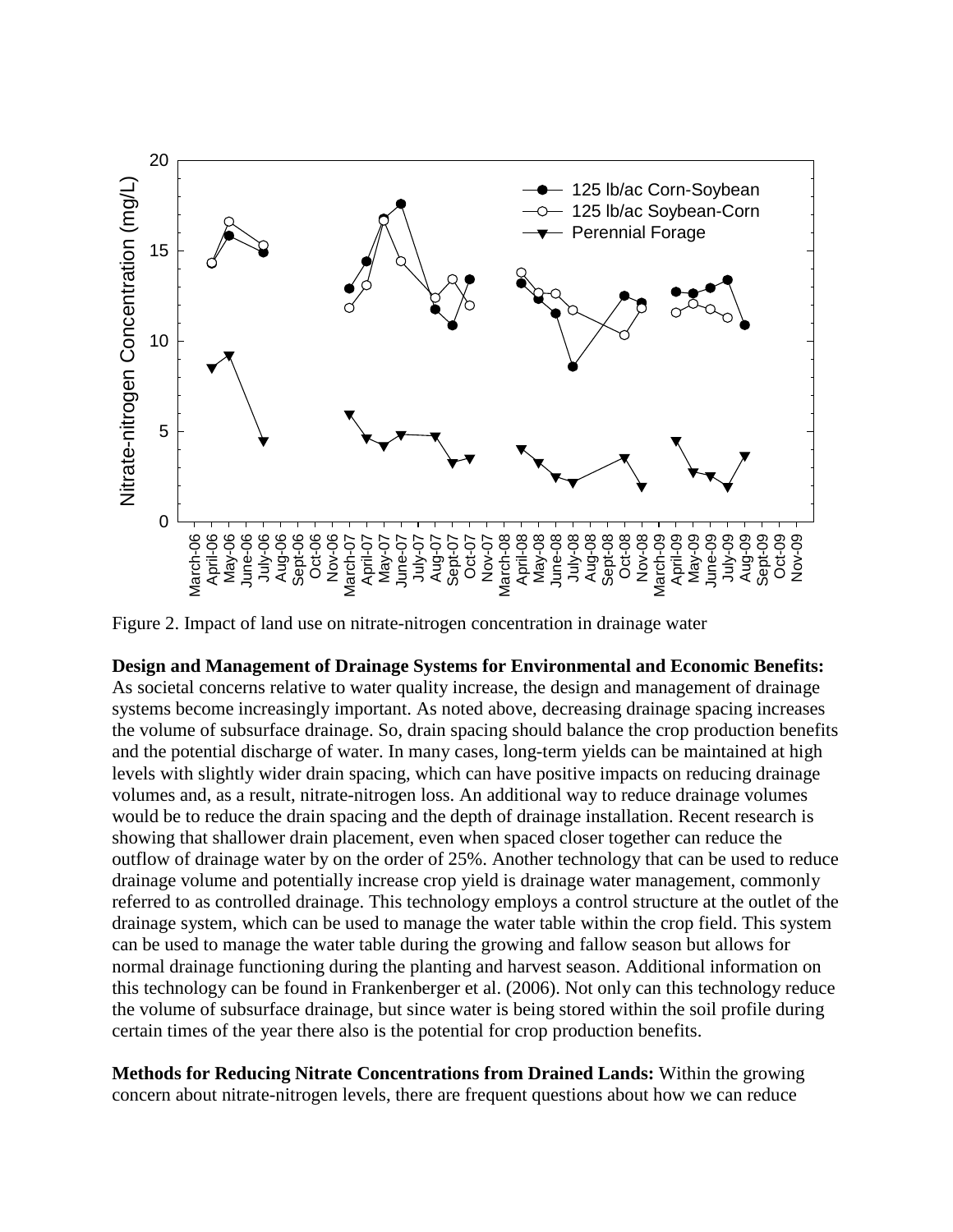nitrate-nitrogen concentrations and export while still maintaining agricultural productivity specifically corn-soybean production. As noted above, a couple of methods have potential, including the use of winter cover crops within the corn-soybean rotation system and the use of alternative drainage design and drainage water management. Cover crop systems have the potential to reduce the volume of drainage if the cover crop can use water that might have ultimately been exported through the drainage system while also reducing the concentration of nitrate-nitrogen in the drainage water. Alternative drainage and drainage water management practices have the potential to reduce the volume of drainage, but research has shown little if any impact on nitrate-nitrogen concentrations. However, if the volume of drainage can be reduced, the mass export of nitrate-nitrogen can be reduced.

Two other potential end-of-pipe technologies also hold great promise for reducing nitratenitrogen export to downstream waterbodies. These are nutrient removal wetlands and subsurface drainage bioreactors. Research in Iowa has shown that nutrient removal wetlands that are 0.5– 2% of the watershed area and are strategically sited to intercept subsurface drainage water can reduce nitrate-nitrogen concentrations by 40–70%. While the size of the wetland needed for the 40–70% reduction would be expected to vary across the cornbelt, the nutrient-removal wetland technology has great promise for reducing nitrate-nitrogen levels while taking a proportionally small percent of the land out of production and providing benefits beyond the water quality enhancements through significant habitat value. Another emerging technology is subsurface drainage bioreactors, where drainage water is routed through a trench filled with a carbon source where denitrification occurs to reduce nitrate-nitrogen concentrations. Currently, the carbon source that is being used is wood chips. Research has shown substantial reductions in nitratenitrogen concentration from water flowing through the bioreactor, but there is a need to further investigate sizing guidelines to route enough water through the bioreactor to provide significant load reductions. A bioreactor sized to take all the water from a drainage system would be costprohibitive, so at present a portion of the water is allowed to bypass the bioreactor and current research is investigating design guidelines based on drainage area and needs for nitrate-nitrogen reductions.

## **Summary**

The use of subsurface drainage is essential for modern agricultural production throughout most of the Midwestern United States. While use of subsurface drainage will be necessary to meet the future demands for agricultural products there is also increasing demand for improved water quality from subsurface drained lands. To meet these demands in the future will require a combination of in-field practices, drainage design, drainage management, and end-of-pipe practices. These include utilizing appropriate in-field nitrogen management, use of winter cover crops where applicable, alternative drainage design and management to reduce drainage volumes, and the use of end-of-pipe or edge-of field technologies, such as nutrient removal wetlands and subsurface drainage bioreactors.

References

Frankenberger, J., Kladivko, E., Sands, G., Jaynes, D.B., Fausey, N.R., Helmers, M., Cooke, R., Strock, J., Nelson, K., Brown, L. 2006. *Drainage Water Management for the Midwest*. Purdue Extension, Knowledge to Go. WQ-44.